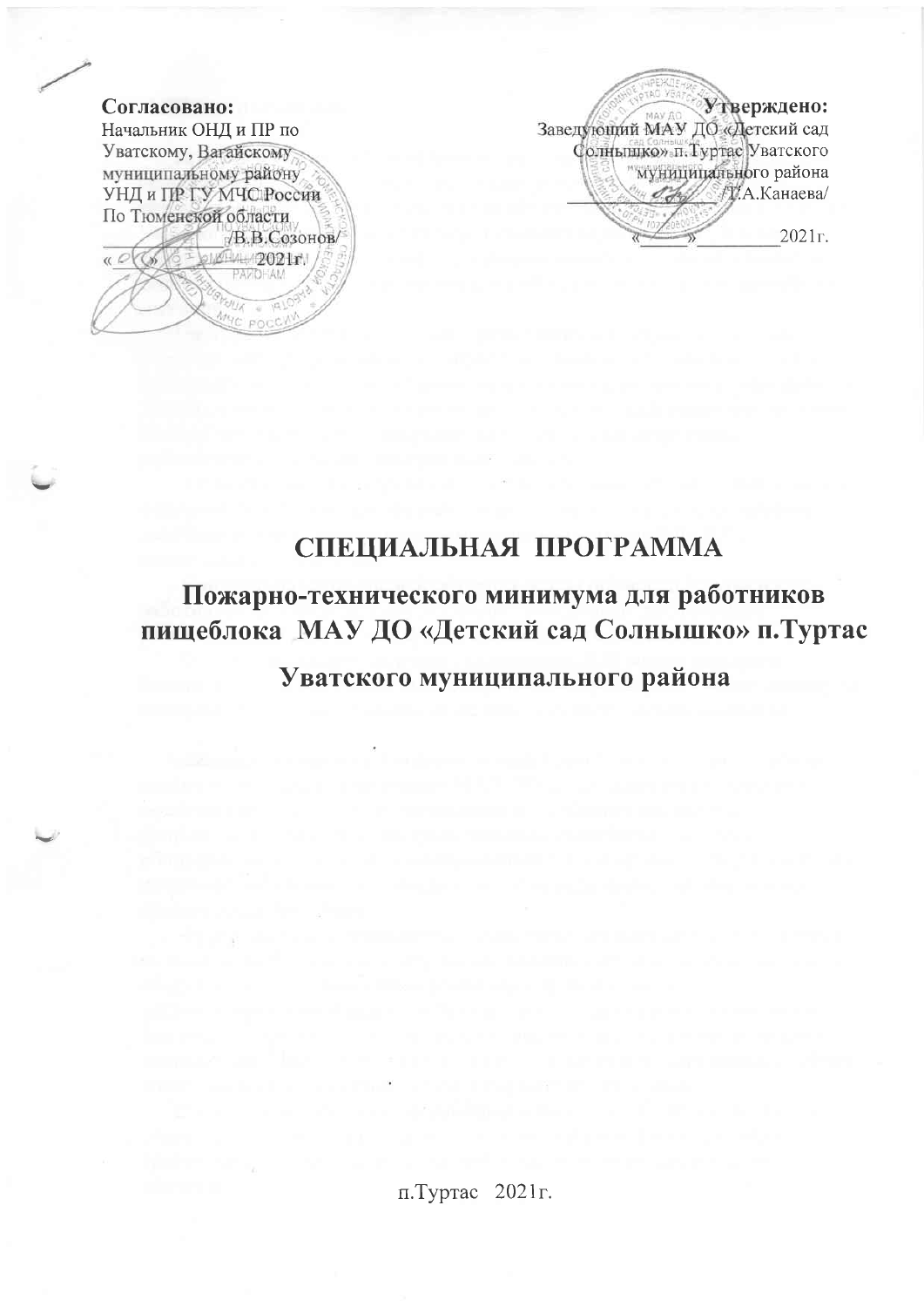### 1.Общие положения.

Программа обучения сотрудников, работающих непосредственно на пищеблоке (повара, подсобные кухонные рабочие) Муниципального автономного учреждения дошкольного образования «Детский сад Солнышко Уватского муниципального района» Тюменской (далее МАУ ДО), мерам пожарной безопасности (далее - программа) является одним из элементов единой системы подготовки населения в области защиты от чрезвычайных ситуаций.

Программа определяет основы организации и порядок обязательного обучения сотрудников мерам пожарной безопасности на пожароопасном производстве, при пожароопасном технологическом процессе, при работе с тепловым оборудованием, подготовки их к умелым действиям при загорании, пожаре, при проведении эвакуации воспитанников и сотрудников учреждения и эвакуации материальных ценностей.

Ответственность за организацию и своевременность обучения в области пожарной безопасности и проверку знаний правил пожарной безопасности работников несет заведующая, заместитель заведующей по АХЧ дошкольного учреждения.

Контроль за организацией обучения мерам пожарной безопасности работников детского сада осуществляют заведующая дошкольного учреждения, органы государственного пожарного надзора.

Основными видами обучения работников ДОУ мерам пожарной безопасности являются противопожарный инструктаж и изучение минимума пожарно-технических знаний (далее пожарно-технический минимум).

Пожарно-технический минимум имеет своей целью повысить общие технические знания сотрудников МАУ ДО, ознакомить их с правилами пожарной безопасности, вытекающими из особенностей работы в дошкольном учреждении во время работы в пищеблоке с тепловым оборудованием, с легковоспламеняющимися жидкостями, а также для более детального обучения работающих способам использования имеющихся средств пожаротушения.

Руководители, специалисты и работники организации, ответственные за пожарную безопасность, обучаются пожарно-техническому минимуму в объёме знаний, требований нормативных правовых актов, регламентирующих пожарную безопасность, в части противопожарного режима, пожарной опасности технологического процесса и производства, позволяющих выработать практические навыки по предупреждению пожара, спасению жизни, здоровья людей и имущества при пожаре.

В программе изложены организация и методика обучения работников детского сада, тематика, содержание занятий и расчет часов, а также требования к уровню знаний, умений и навыков сотрудников, прошедших обучение.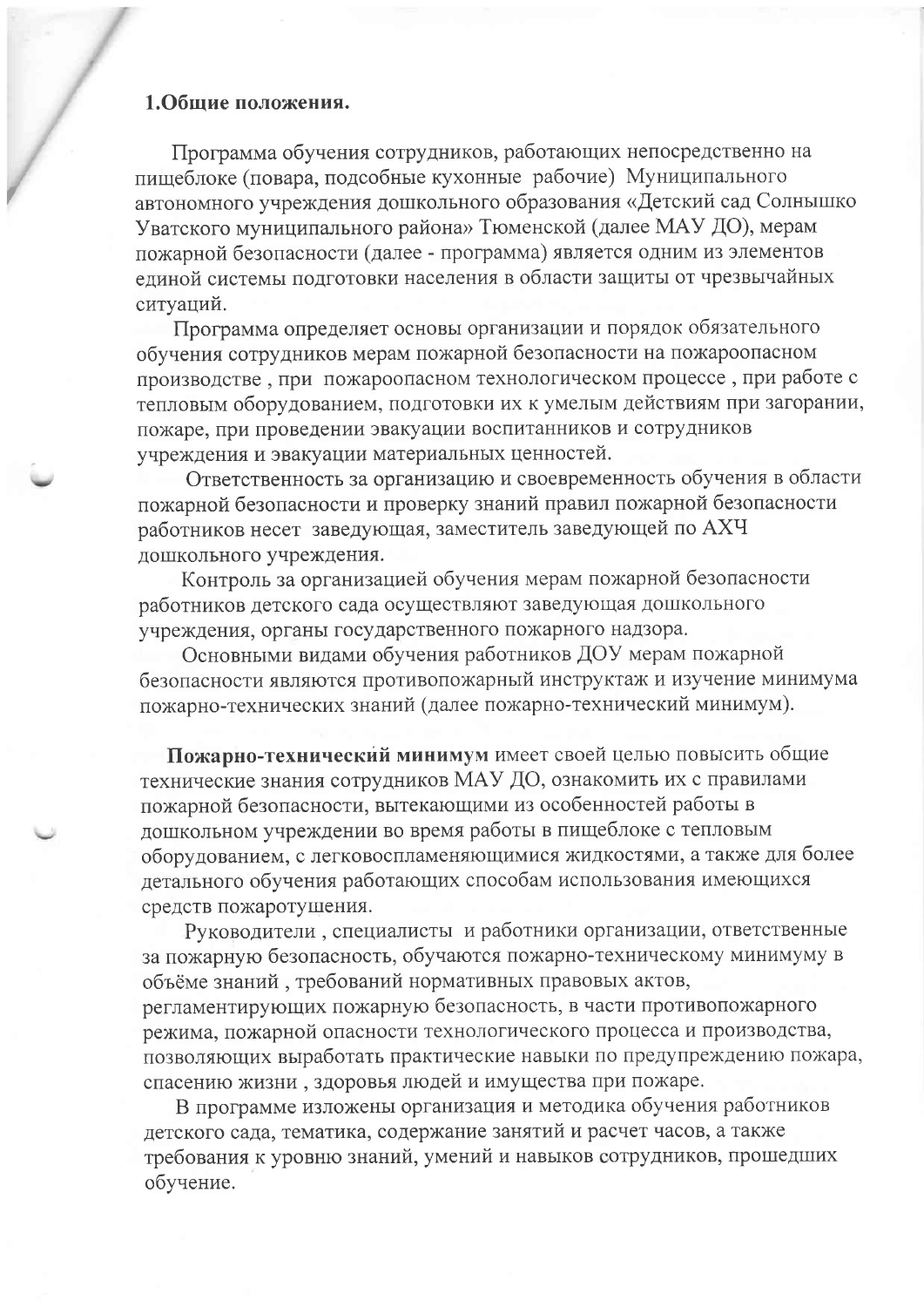## 2. Организация обучения.

1. Обучение сотрудников Муниципального автономного учреждения дошкольного образования в области пожарной безопасности организуется в соответствии с требованиями федеральных законов «О пожарной безопасности» от 21 декабря 1994 г. № 69-ФЗ с изменениями и дополнениями, Правилами противопожарного режима в Российской Федерации утверждёнными постановлением Правительства РФ от 16.09.2020г, №1479.

2. Рабочая программа определяет базовое содержание подготовки сотрудников в области пожарной безопасности и рассчитана на 7 часов. Знания, умения и навыки, полученные при освоении Программы, совершенствуются в ходе участия работников в практических комплексных учениях и тренировках. Обучение сотрудников проводится с периодичностью 1 раз в 3 года.

3. Обучение по программе пожарно-технического минимума непосредственно в организации проводятся руководителем или лицом, назначенным приказом (распоряжением) руководителя, ответственным за пожарную безопасность, имеющим соответствующую подготовку.

4. Занятия с данной категорией сотрудников могут проводиться как индивидуально, так и небольшими группами. Состав группы 3-4 человека. Для проведения практических занятий решением руководителя занятия, разрешается учебную группу делить на две или несколько групп. Занятия проводятся ответственным лицом, назначенным руководителем детского сада.

5. Занятия по темам проводятся посредством чтения лекций, с применением (демонстрацией) на практике полученных знаний. Они должны прививать навыки действий работников при загораниях, пожарах, по сигналам оповещения в различных условиях обстановки.

6. В ходе занятий постоянное внимание должно уделяться психологической подготовке обучаемых, выработке у них уверенности в надежности и эффективности мероприятий, в умении применять на практике полученные знания, в готовности выполнять свои обязанности в сложной обстановке.

## В результате обучения работники учреждения должны чётко знать:

а). Основные требования руководящих документов по вопросам пожарной безопасности;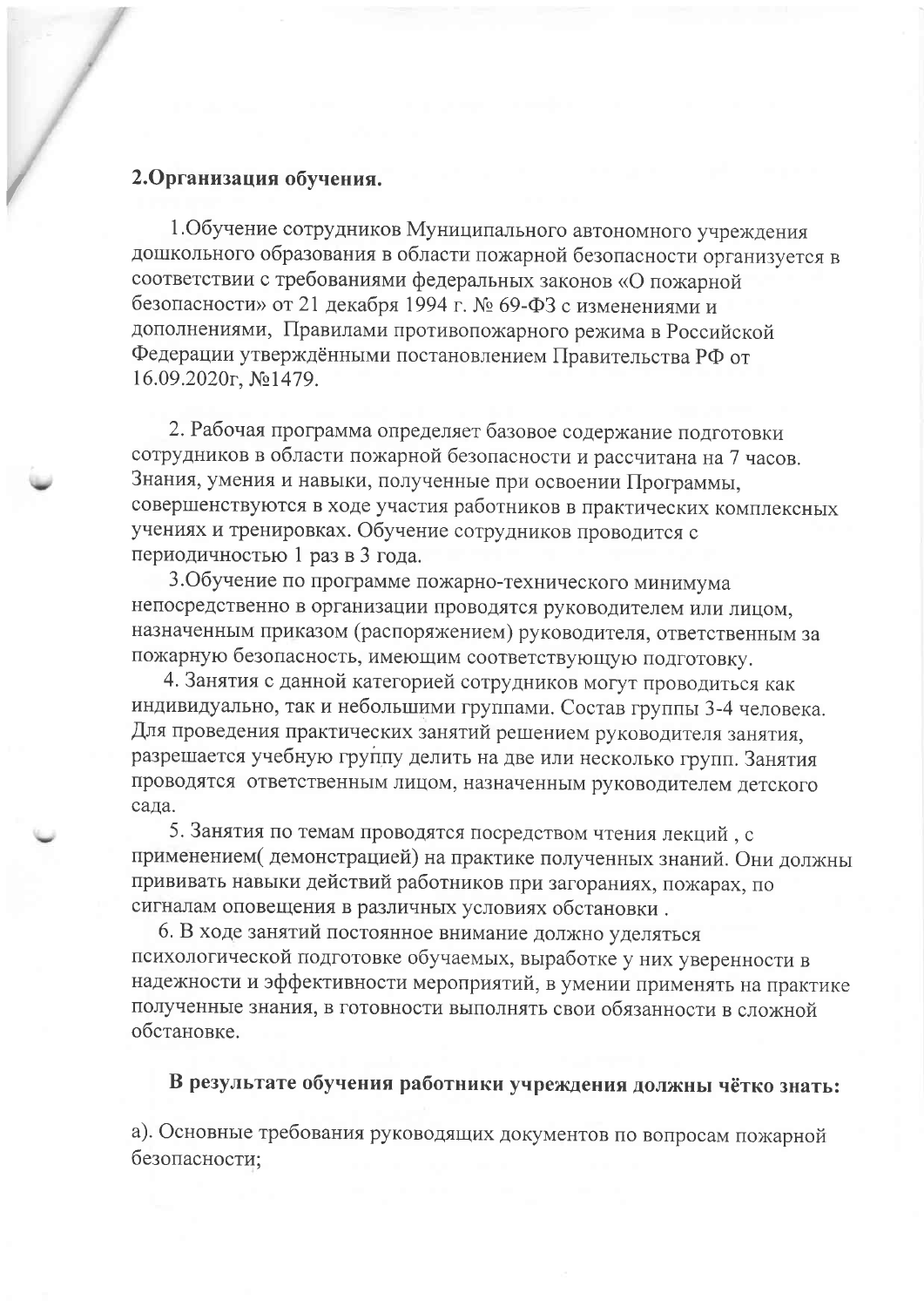б). Основные права и обязанности организации, как элемента системы обеспечения пожарной безопасности;

в). Основные организационные документы, принятые и разработанные на предприятии: приказы, инструкции, положения;

г). Мероприятия, направленные на предотвращение пожара;

д). Основные средства и способы защиты при возгораниях и пожаре, а также свои обязанности и правила поведения при их возникновении; порядок действий в случае возникновения пожара;

е). Основные требования пожарной безопасности на рабочем месте;

ж). Личную и коллективную ответственность за нарушение правил и требований пожарной безопасности

#### уметь:

практически выполнять основные мероприятия защиты в случае пожара,  $\checkmark$ возгорания, непосредственно во время технологического процесса, применять знания и правила при эвакуации имущества и материальных ценностей;

четко действовать по сигналам оповещения;  $\checkmark$ пользоваться средствами индивидуальной защиты;

• пользоваться первичными средствами пожаротушения;

• оказывать первую медицинскую помощь в неотложных ситуациях, использовать и применять на практике полученные знания;

## 3. Тематический план и учебная программа

| N темы         | Наименования тем                                                                                                                                  | Часы |
|----------------|---------------------------------------------------------------------------------------------------------------------------------------------------|------|
|                | Основные нормативные документы, регламентирующие<br>требования пожарной безопасности.                                                             | 1,2  |
| $\overline{2}$ | Организация мероприятий по обеспечению пожарной<br>безопасности во время технологического процесса и после<br>его окончания.                      | 1,2  |
| 3              | Требования правил пожарной безопасности при<br>эксплуатации оборудования, содержание помещений кухни<br>и запасных выходов.                       | 1,5  |
| $\overline{4}$ | Первичные средства пожаротушения, действия в случае<br>возникновения пожара. Эвакуационные пути и выходы.<br>Оказание первой помощи пострадавшим. | 1,2  |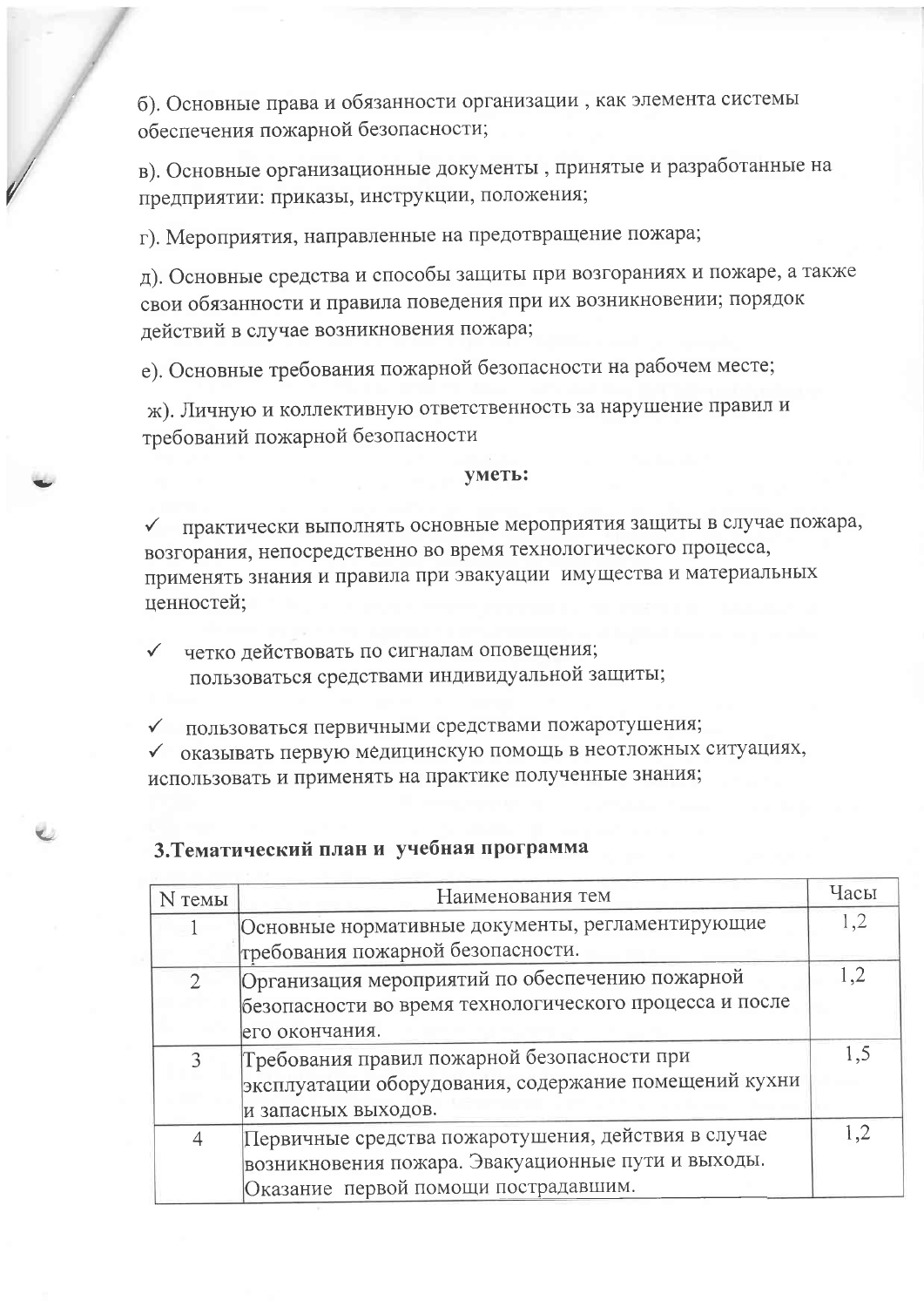|              | Ответственность за нарушение правил пожарной<br>безопасности (ст.38 ФЗ №69 «О пожарной<br>безопасности», ст. 168, 219, 261 УК РФ, ст. 20.4 КоАП РФ) | 0.5 |
|--------------|-----------------------------------------------------------------------------------------------------------------------------------------------------|-----|
| <sub>n</sub> | Практическое занятие.                                                                                                                               |     |
|              | Зачет                                                                                                                                               |     |
|              |                                                                                                                                                     |     |

Итого:

7 часов

### 4. Содержание программы, структурированное по темам.

## Тема 1. Основные нормативные документы, регламентирующие требования пожарной безопасности

декабря 1994 г. N 69-ФЗ "О Федеральный закон от 21 пожарной безопасности". Система обеспечения пожарной безопасности. Права. обязанности, ответственность должностных лиц за обеспечение пожарной безопасности. Общие сведения о пожарах. Правила противопожарного режима в РФ. Инструкции по пожарной безопасности.

## Тема 2. Организация мероприятий по обеспечению пожарной безопасности во время технологического процесса и после его окончания.

Краткий анализ пожаров и загораний в организациях торговли и общественного питания. Требования Федерального закона от 21 декабря 1994 г. N 69-ФЗ "О пожарной безопасности", к обеспечению требований пожарной безопасности в организациях торговли, общественного питания. Основные организационные мероприятия по установлению и поддержанию строгого противопожарного режима и осуществлению мер пожарной безопасности производственных. административных,  $\overline{B}$ складских  $\overline{M}$ вспомогательных помещениях. Обязанности и ответственность должностных противопожарное состояние подведомственных им объектов лиц за (участков). Создание и организация работы пожарно-технической комиссии по профилактической работе. Обучение работников пищеблока мерам пожарной безопасности на производстве и в быту. Разработка плана эвакуации людей и материальных ценностей и плана действий шеф-повара, повара и обслуживающего персонала при возникновении пожара.

Тема 3. Требования правил пожарной безопасности при эксплуатации оборудования, содержание помещений кухни и запасных выходов.

Разлел А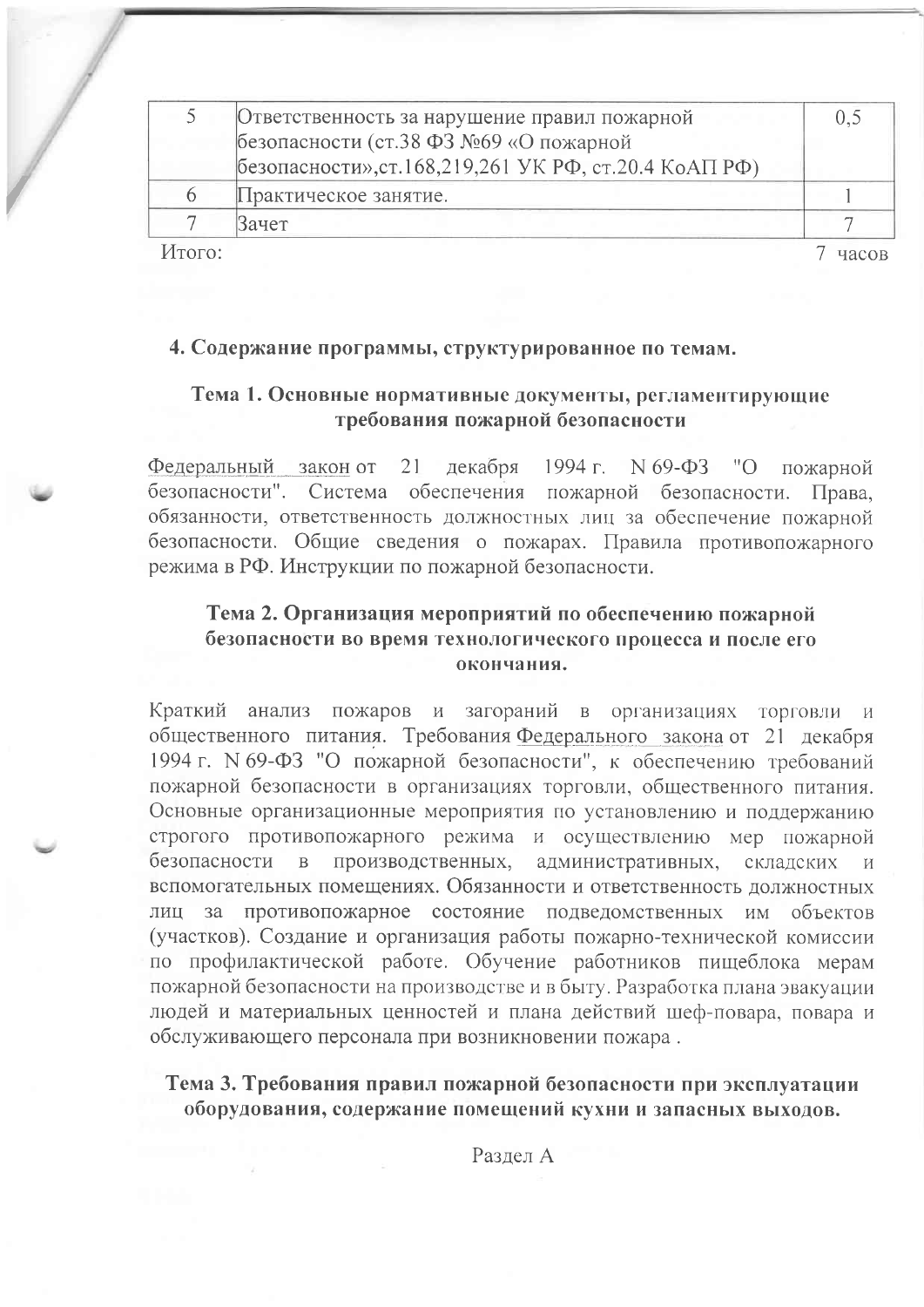Меры пожарной безопасности при эксплуатации электрических сетей, электрооборудования  $\mathbf{M}$ электронагревательных приборов. Короткое замыкание, перегрузка, переходное сопротивление, искрение, их сущность, возникновения предотвращения.  $\boldsymbol{\mathrm{M}}$ способы причины Общие требования правил пожарной безопасности: содержание территории, помещений, зданий и содержание систем отопления, вентиляции, дымоудаления, сигнализации и пожаротушения. Пожарная опасность электроустановок и оборудования пищеблока. Противопожарный режим при производстве ремонтных и огневых работ.

#### Раздел Б

Меры пожарной безопасности в организациях общественного питания, на продовольственных складах и базах. Краткая пожарная характеристика огнеопасных продовольственных товаров: растительных, животных и синтетических масел и жиров, спиртосодержащих изделий, эссенций. Меры пожарной безопасности при хранении продовольственных продуктов на складе пищеблока. Меры пожарной безопасности при эксплуатации холодильных установок и механизмов с электродвигателями.

#### Разлел В

Противопожарный режим в учреждении. Содержание запасных выходов и путей эвакуации из подсобных помещений и из помещения пищеблока.

### Раздел Г

Меры пожарной безопасности в помещении пищеблока. Меры пожарной в кладовых, бытовых подсобных цехах, складах, помещениях. Противопожарные мероприятия при эксплуатации электрических плит, жарочных шкафов, водонагревателей, холодильных варочных печей, установок и кухонного оборудования. Меры пожарной безопасности при производстве кондитерских изделий. Пожарная опасность растительных масел и пищевых жиров. Меры пожарной безопасности при проведении массовых мероприятий. Требования правил пожарной безопасности к содержанию территории. Меры пожарной безопасности при эксплуатации отопительных и нагревательных приборов, электроустановок, при хранении и обращении с ЛВЖ, ГЖ и горючими газами.

Тема 4. Первичные средства пожаротушения. Автоматические установки пожарной сигнализации. Действия в случае возникновения пожара. Правила вызова пожарной команды. Эвакуационные пути и выходы. Оказание первой помощи пострадавшим.

Средства обнаружения, оповещения и тушения пожаров.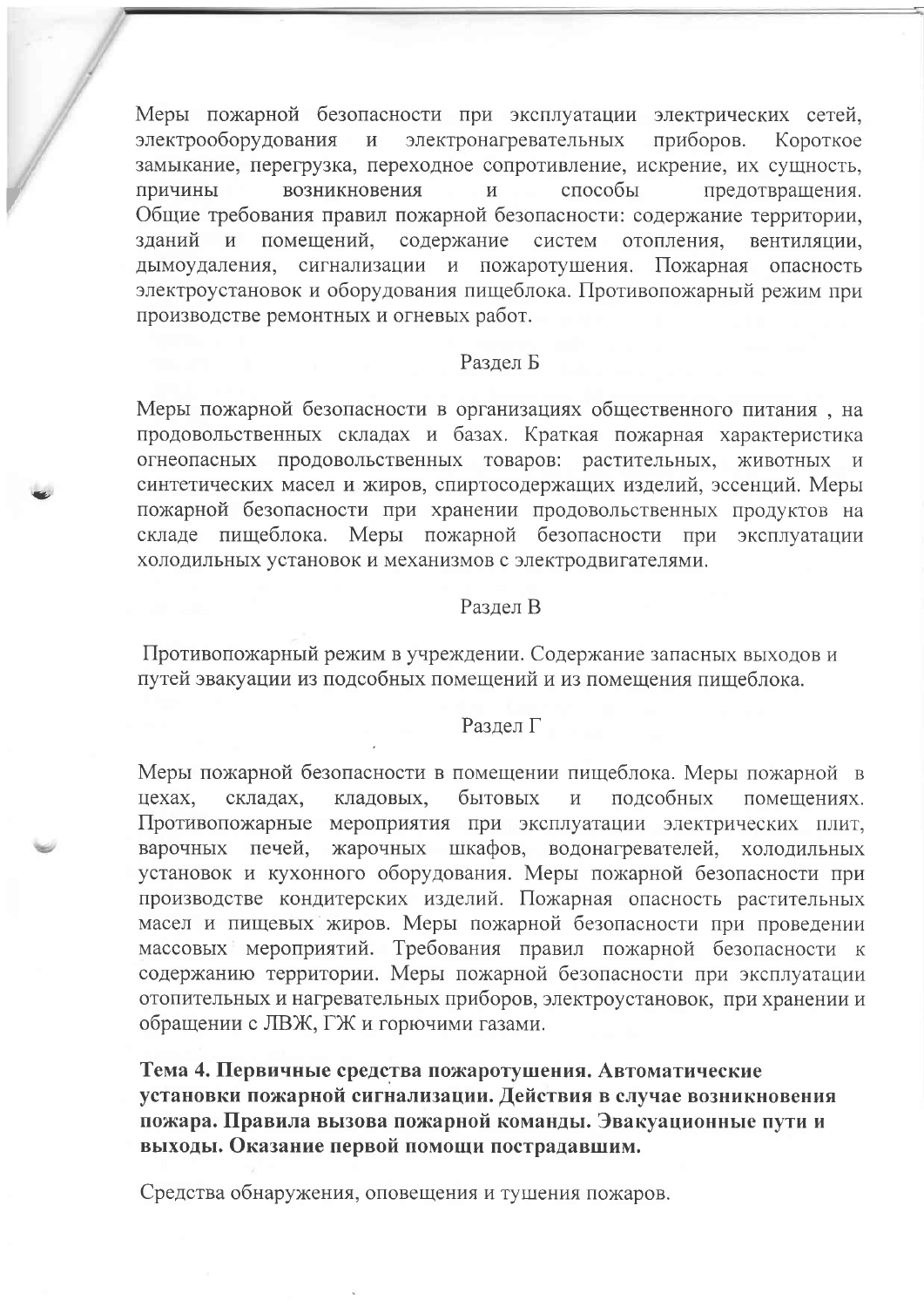Первичные средства тушения пожаров, их использование при возникновении загорания. Автоматические установки пожарной сигнализации и пожаротушения. Назначение, устройство, принцип действия и применение углекислотных, порошковых и аэрозольных огнетушителей. Правила использования противопожарных полотен. Назначение, устройство, оснащение и правила эксплуатации внутренних пожарных кранов. Использование подсобных средств и пожарного инвентаря для тушения пожара. Действия сотрудников учреждения при возникновении пожара, вызов, встреча и сопровождение пожарных команд к месту пожара. Порядок проведения эвакуации из зданий и помещений с массовым пребыванием людей. Действия в случае значительного задымления. Действия по предотвращению паники. Оказание доврачебной помощи пострадавшим при пожаре.

## Тема 5. Ответственность за нарушение правил пожарной безопасности (ст.38 ФЗ №69 «О пожарной безопасности»; ст.168,219,261 УК РФ, ст.20.4. Ко $A\Pi P\Phi$ )

Изучение статей и законов уголовной и административной ответственности за нарушение норм и правил пожарной безопасности. Личная и коллективная ответственность.

## Тема 6. Практическое занятие.

Организация эвакуации персонала. Правила вызова пожарной команды. Работа с огнетушителем и использование противопожарного полотна.

## Зачет

## 5. Проверка знаний правил пожарной безопасности после прохождения обучения по программе пожарно-технического минимума.

1. Проверка знаний требований пожарной безопасности сотрудников пищеблока МАУ ДО «Детский сад Солнышко» п. Туртас осуществляется по окончании обучения ПТМ без отрыва от производства проводится квалификационной комиссией, назначенной приказом руководителя учреждения. Комиссия состоит не менее чем из трёх человек, прошедших обучение и проверку знаний требований пожарной безопасности в установленном порядке.

2. Комиссии по проверке знаний ПТМ состоит из председателя, заместителя(заместителей)председателя и членов комиссии, секретаря.

3. Работники, проходящие проверку знаний, должны быть заранее ознакомлены с программой и графиком проверки знаний.